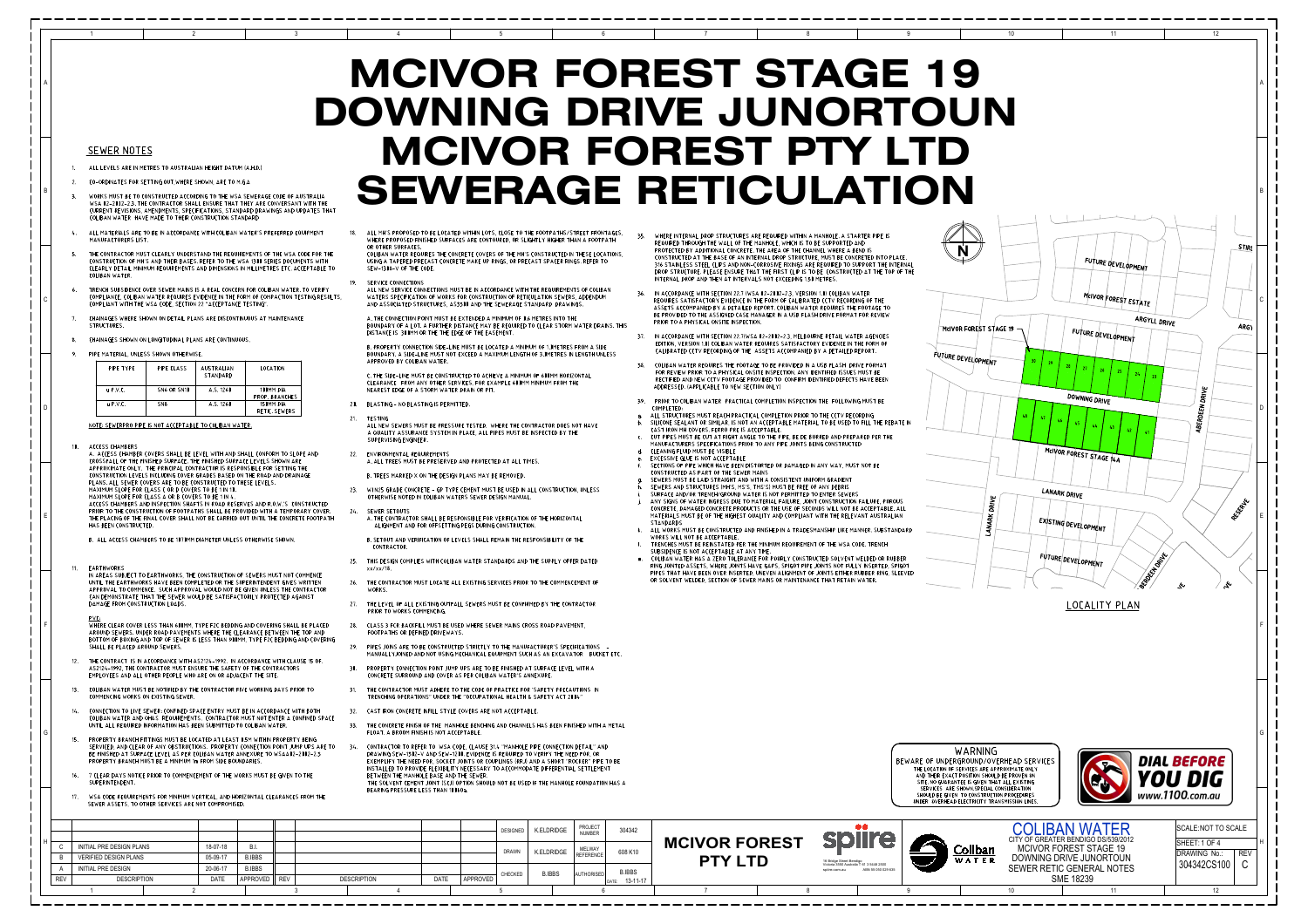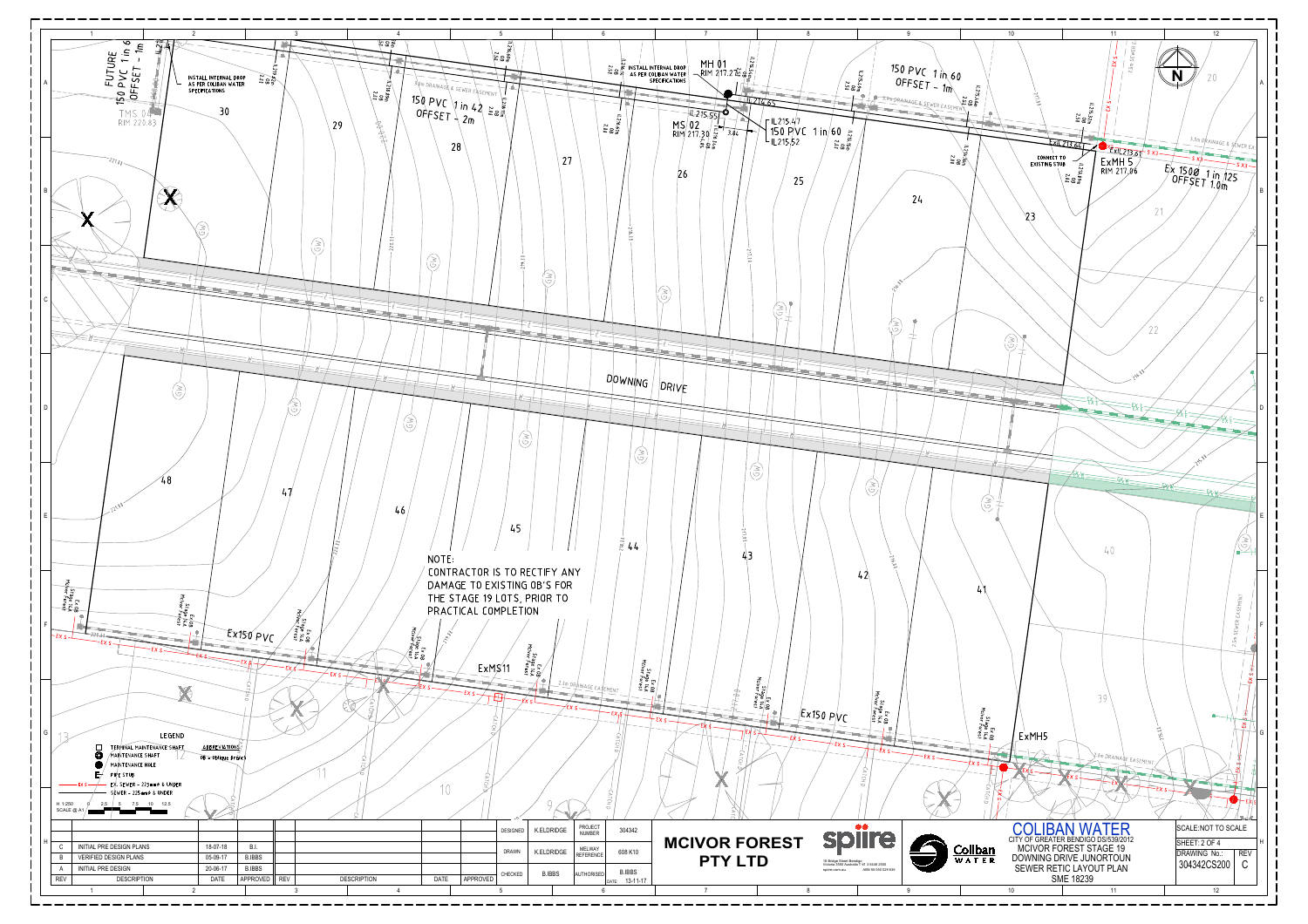

|            | INITIAL PRE DESIGN PLANS     | 18-07-18    | B.I.          |            |                    |             |          |
|------------|------------------------------|-------------|---------------|------------|--------------------|-------------|----------|
| B          | <b>VERIFIED DESIGN PLANS</b> | 05-09-17    | <b>B.IBBS</b> |            |                    |             |          |
|            | <b>INITIAL PRE DESIGN</b>    | 20-06-17    | <b>B.IBBS</b> |            |                    |             |          |
| <b>REV</b> | <b>DESCRIPTION</b>           | <b>DATE</b> | APPROVED      | <b>REV</b> | <b>DESCRIPTION</b> | <b>DATE</b> | APPROVED |
|            |                              |             |               |            |                    |             |          |